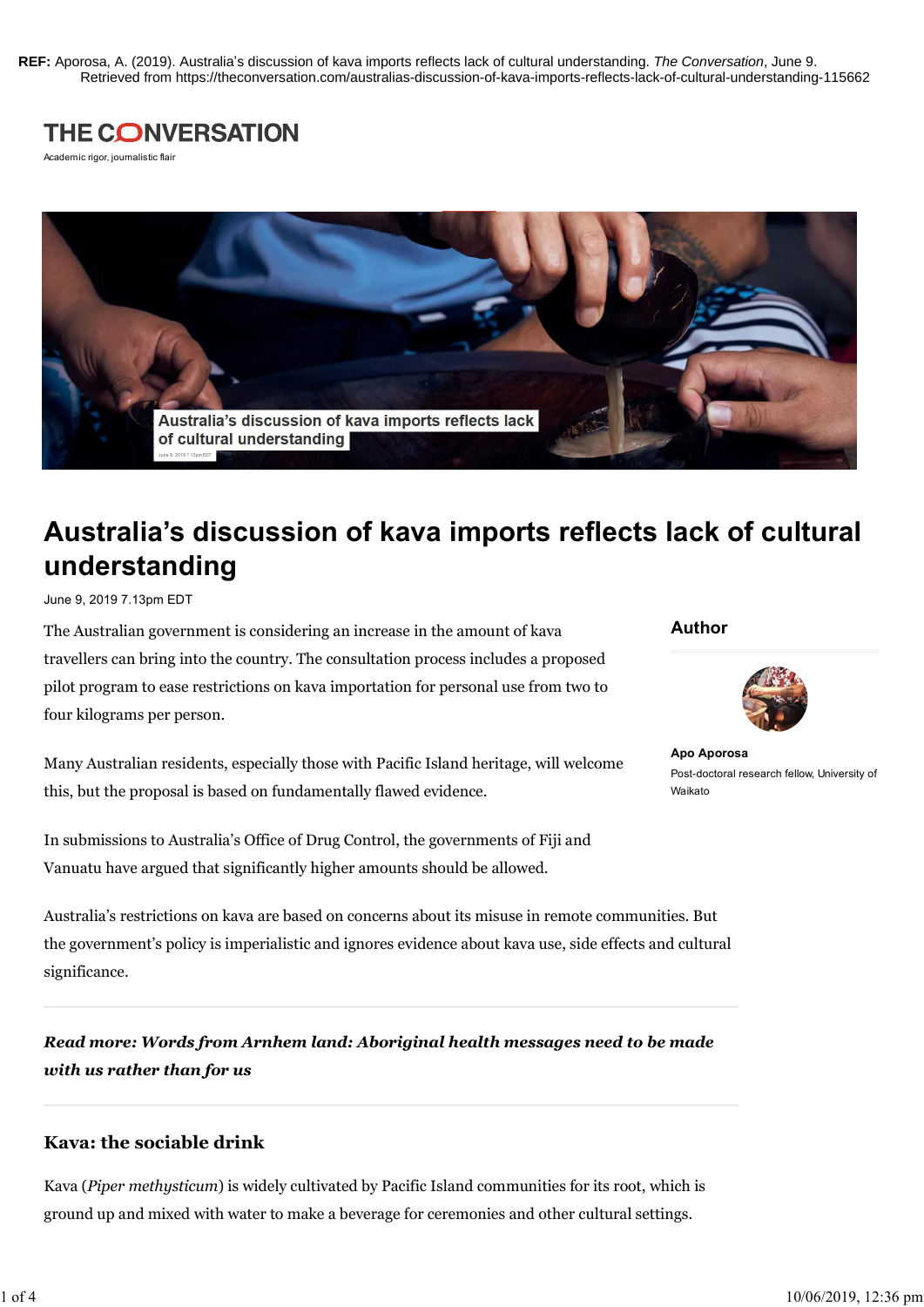Kava contains kavalactones, psychoactive ingredients that create a relaxed yet clear-headed state in the drinker. Unlike alcohol, it does not cause marked euphoria or lead to emotional changes, such as disinhibition. It is also not addictive. Australia's discussion of kava imports reflects lack of cultural understa... https://theconversation.com/australias-discussion-of-kava-imports-refle...<br>Kava contains kavalactones, psychoactive ingredients that create a rel

Many Pacific Island communities now produce a powdered form of the root, which is exported for medical and social purposes all over the world.

Australian regulations on kava date from 1997, when a 2kg limit was introduced on the amount of kava passengers could bring into Australian without a permit. In 2007, a complete ban on kava was introduced in the Northern Territory. The 2kg limit remains in other parts of Australia.

#### Controlling kava

The government's move to regulate kava followed "concerns" about kava abuse within Aboriginal communities in the Northern Territory. Kava was originally introduced into these communities in the 1980s as part of a suite of measures aimed at reducing the harm caused by alcohol.

Opinion pieces published following kava's introduction referred to all-night binges and illicit mixing of alcohol and kava. The government seized on this as grounds for introducing the Northern Territory ban, despite a lack of coherent evidence to support the reports, and praise for kava's role in reducing alcohol-related violence.

This imperialistic policy has continued, with widespread negative consequences. Reports show that the inability to access kava has led to substance switching, with far more serious drugs being used instead.

This has affected the Aboriginal communities the restrictions were designed to protect as well as Pacific Island communities throughout Australia. For them, kava is more than a pleasant drink.

Read more: Ken Wyatt faces challenges – and opportunities – as minister for Indigenous Australians

#### Flawed consultation process

It is concerning that the flawed understanding that underpinned the introduction of Australia's kava regulations persists in the current pilot program. This is evident in the information put forward for consultation and in the proposed changes.

The consultation is being couched as recognition of "the cultural and economic importance of kava to Pacific Islanders", but health and social impacts of kava continue to be misrepresented. Examples include frequent references to kava having toxic health effects. Such claims of toxicity have been refuted recently and demonstrate an entrenched lack of understanding of alternative cultural perspectives.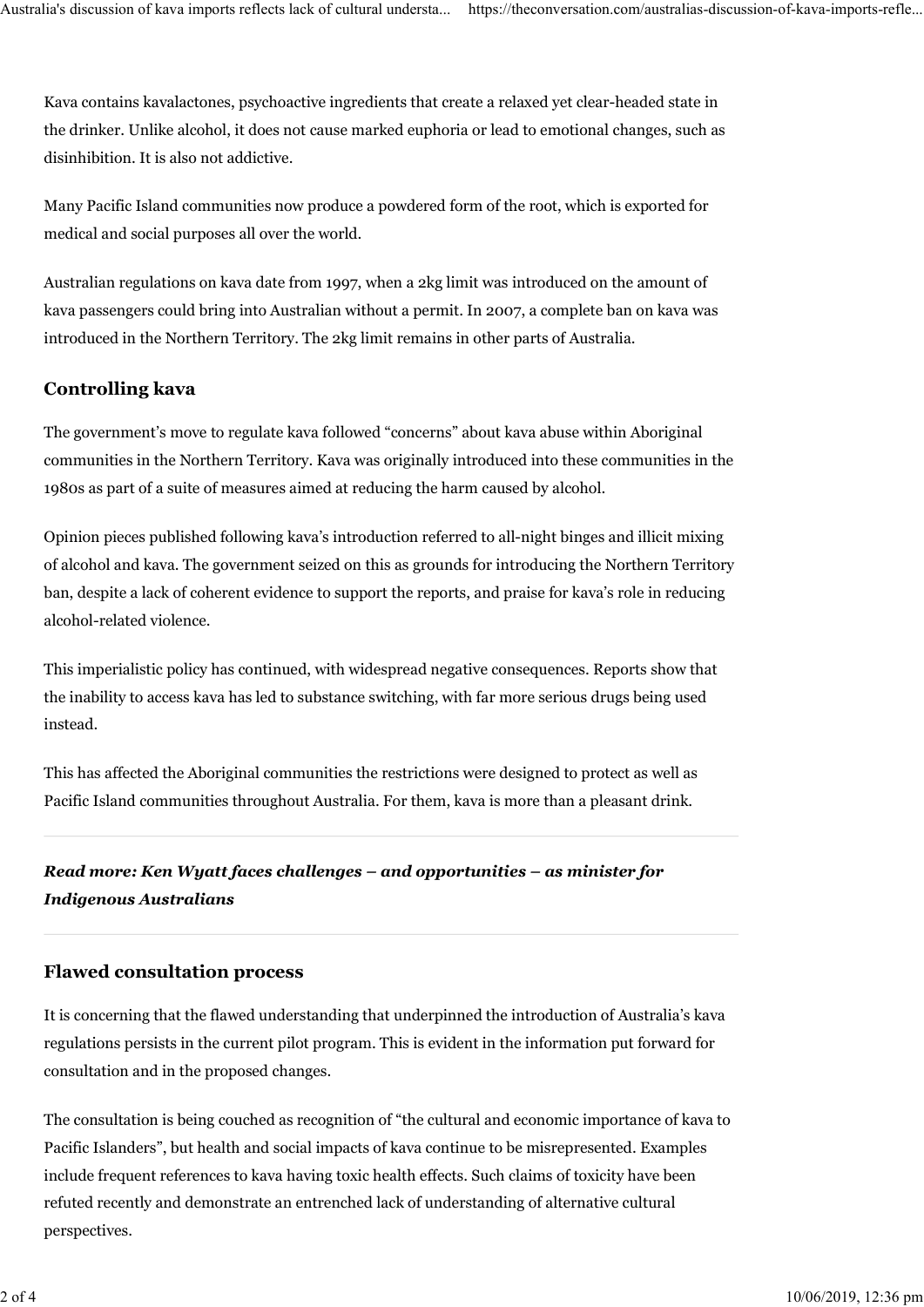The World Health Organisation (WHO) has found, as recently as 2016, that both research and historical evidence show that: Australia's discussion of kava imports reflects lack of cultural understa... https://theconversation.com/australias-discussion-of-kava-imports-refle...<br>The World Health Organisation (WHO) has found, as recently as 2016, th

It is possible for kava beverage to be consumed with an acceptably low level of health risk.

Similarly, the characterisation of the "dry and scaly skin" that can follow kava consumption as a "toxic effect" is misplaced. Kava dermopathy is a common and well understood side effect of prolonged kava use. It is known to be harmless and reversible. Some Pacific people see it as a positive demonstration of the individual's engagement with their culture.

The unnecessary linking of kava dermopathy with toxicity shows that the attitudes and policy that underpin the consultation continue to be culturally skewed, based on outdated understanding of kava's cultural significance.

#### Kava as culture, identity

This lack of understanding is most evident in the section dealing with "social impacts of kava use". The first matter discussed refers to illicit markets for kava and their adverse community impacts. This maintains the negative connotations of kava.

Although kava's ability to promote "fellowship and companionship" is mentioned, it is followed by a reference to "relationship distress" through kava use. A large body of research demonstrates that kava is not addictive and that its psychoactive properties are neither hallucinogenic nor stupefying.

If people choose to spend their time drinking kava, it is exactly that: a choice. Some people choose to spend time on other recreational activities, including gaming, watching television and playing on their phones, and these choices may cause "relationship distress" as well, but it doesn't make these activities ripe for regulation.

What the consultation fails to understand is that the significance of kava drinking in Pacific Island communities, wherever they are located, goes far beyond its social aspects. Kava represents an ingestible manifestation of culture and identity, considered by many to be transferring spiritual power. Particularly for diasporic communities, kava circles provide a cultural classroom where respect, language and traditions are taught and reinforced.

Turning kava into a scapegoat through unnecessary regulation has ongoing adverse impacts for Pacific and Aboriginal communities throughout Australia.

Labour New Zealand stories

### Before you go...

Did you know that articles in The Conversation are written by academics in collaboration with a team of experienced journalists? We believe the public needs